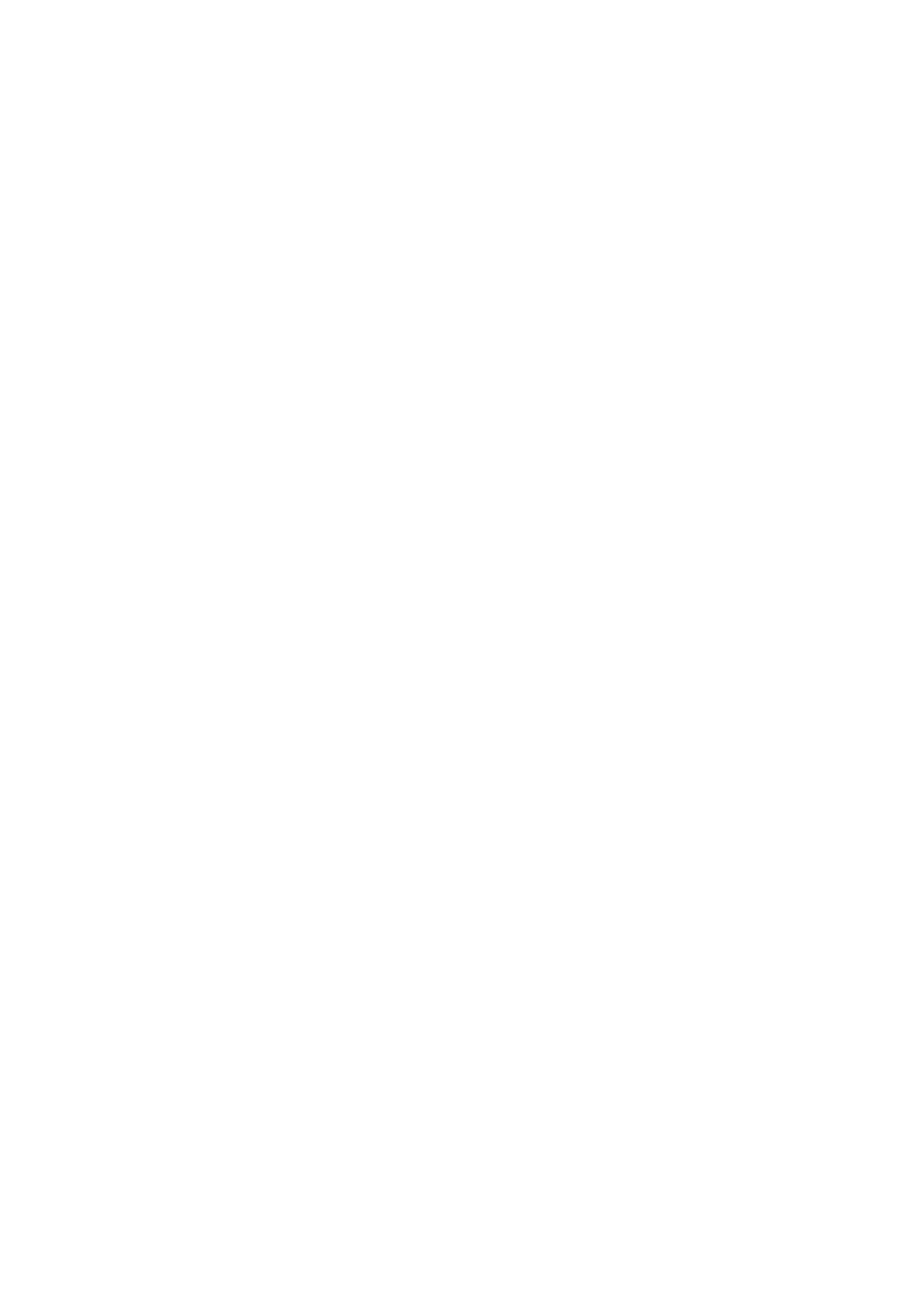*I certify that this PUBLIC BILL, which originated in the LEGISLATIVE COUNCIL, has finally passed the LEGISLATIVE COUNCIL and the LEGISLATIVE ASSEMBLY of NEW SOUTH WALES.*

*Legislative Council 2009* *Clerk of the Parliaments*



New South Wales

# **Crimes Amendment (Fraud, Identity and Forgery Offences) Bill 2009**

Act No , 2009

An Act to amend the *Crimes Act 1900* with respect to fraud, identity, forgery and other related offences; and to make related amendments to the *Criminal Procedure Act 1986* and other Acts.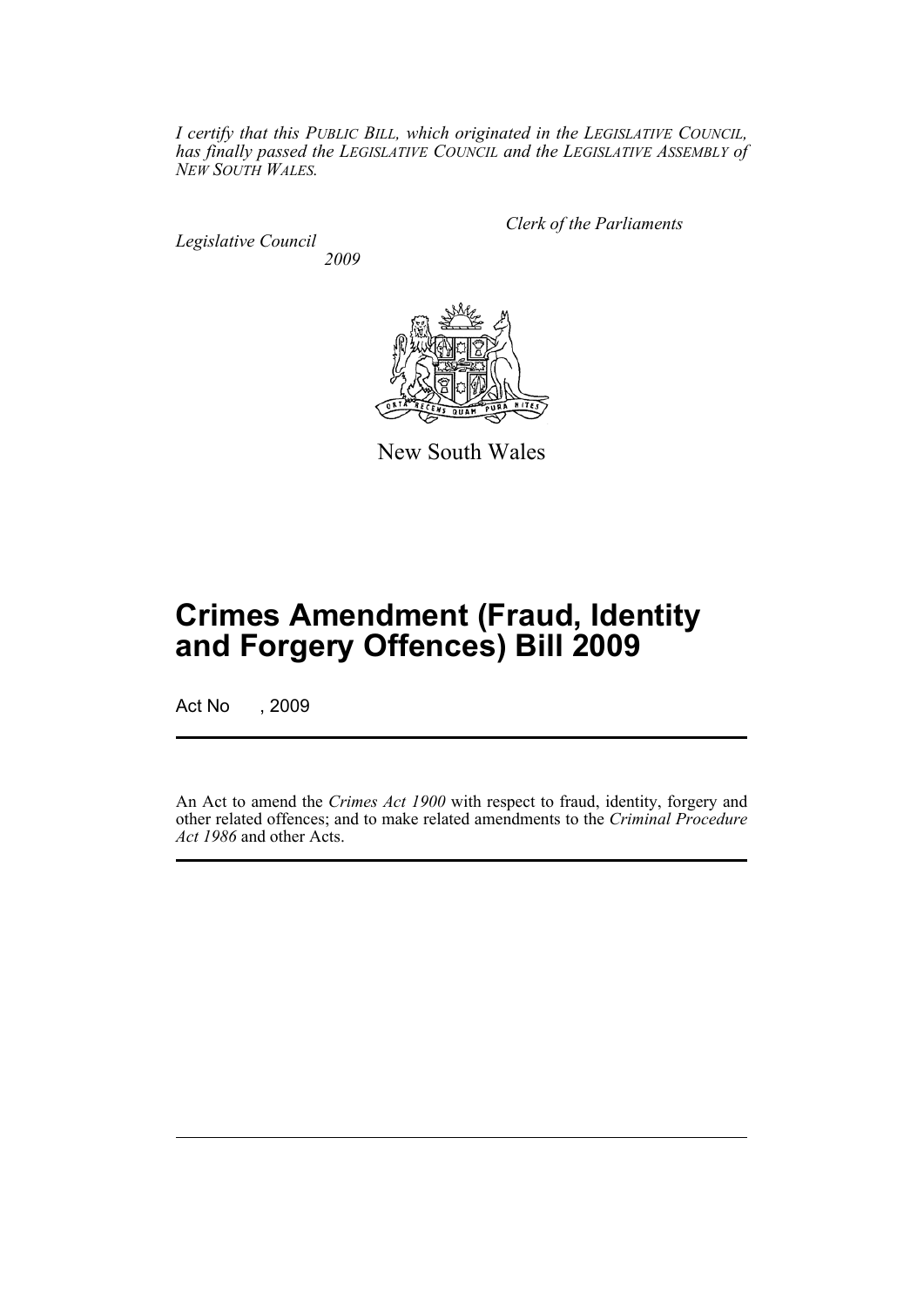### <span id="page-3-0"></span>**The Legislature of New South Wales enacts:**

### **1 Name of Act**

This Act is the *Crimes Amendment (Fraud, Identity and Forgery Offences) Act 2009*.

### <span id="page-3-1"></span>**2 Commencement**

This Act commences on a day or days to be appointed by proclamation.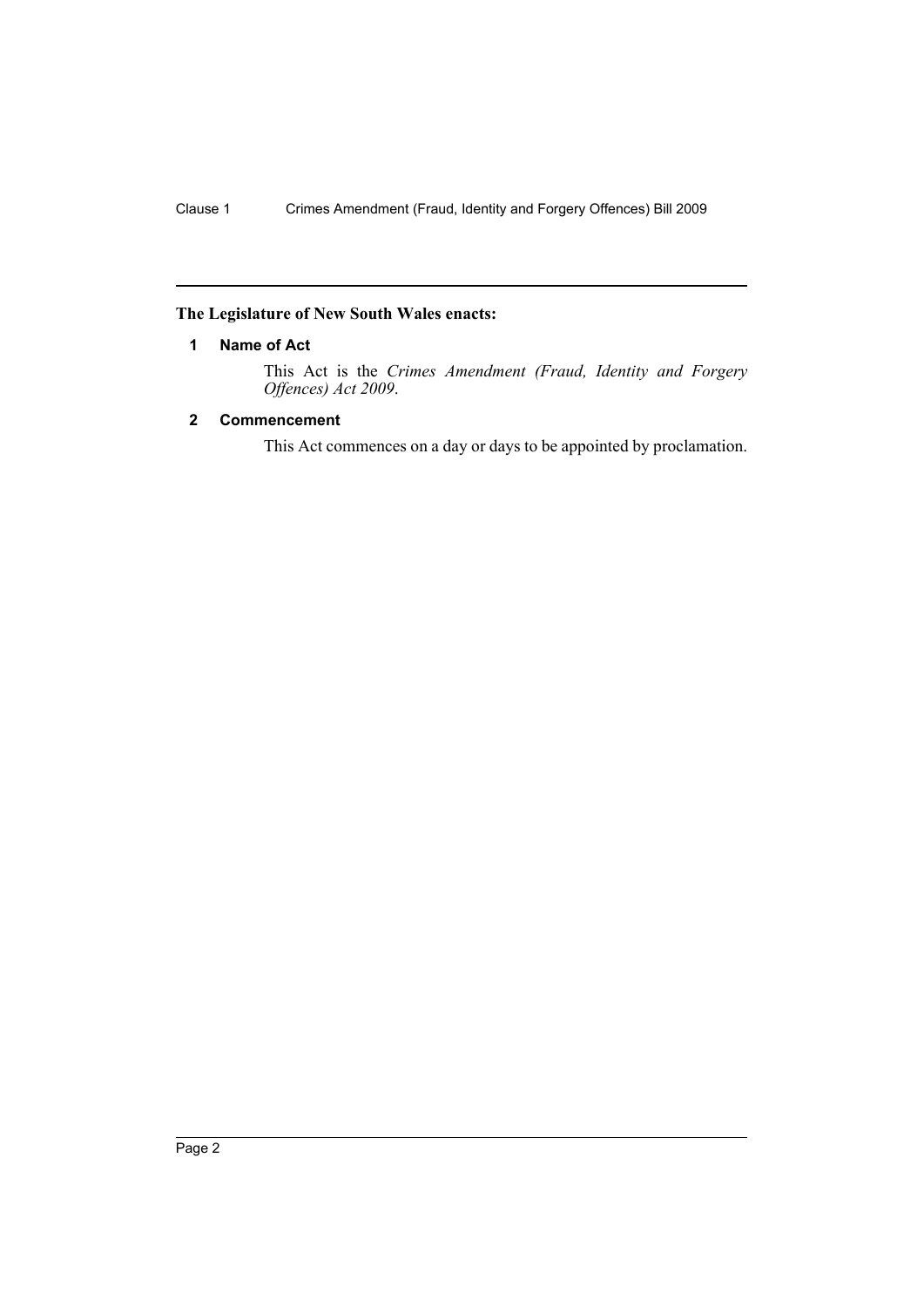Principal amendments to Crimes Act 1900 No 40 Schedule 1

# <span id="page-4-0"></span>**Schedule 1 Principal amendments to Crimes Act 1900 No 40**

### **[1] Section 4B**

Insert after section 4A:

### **4B Dishonesty**

(1) In this Act:

*dishonest* means dishonest according to the standards of ordinary people and known by the defendant to be dishonest according to the standards of ordinary people.

(2) In a prosecution for an offence, dishonesty is a matter for the trier of fact.

### **[2] Section 10F**

Insert after section 10E:

### **10F Special provisions with respect to geographical jurisdiction**

- (1) This section applies for the purposes of, but without limiting, this Part.
- (2) The necessary geographical nexus exists between the State and any of the following offences if the offence is committed by a public official (within the meaning of the *Independent Commission Against Corruption Act 1988*) and involves public money of the State or property held by the public official for or on behalf of the State:
	- (a) larceny or any offence that includes larceny,
	- (b) fraud or any other offence under Part 4AA.

### **[3] Parts 4AA and 4AB**

Insert after section 193 (renumbered as section 192A by Schedule 2):

# **Part 4AA Fraud**

### **Division 1 Preliminary**

### **192B Deception**

(1) In this Part, *deception* means any deception, by words or other conduct, as to fact or as to law, including: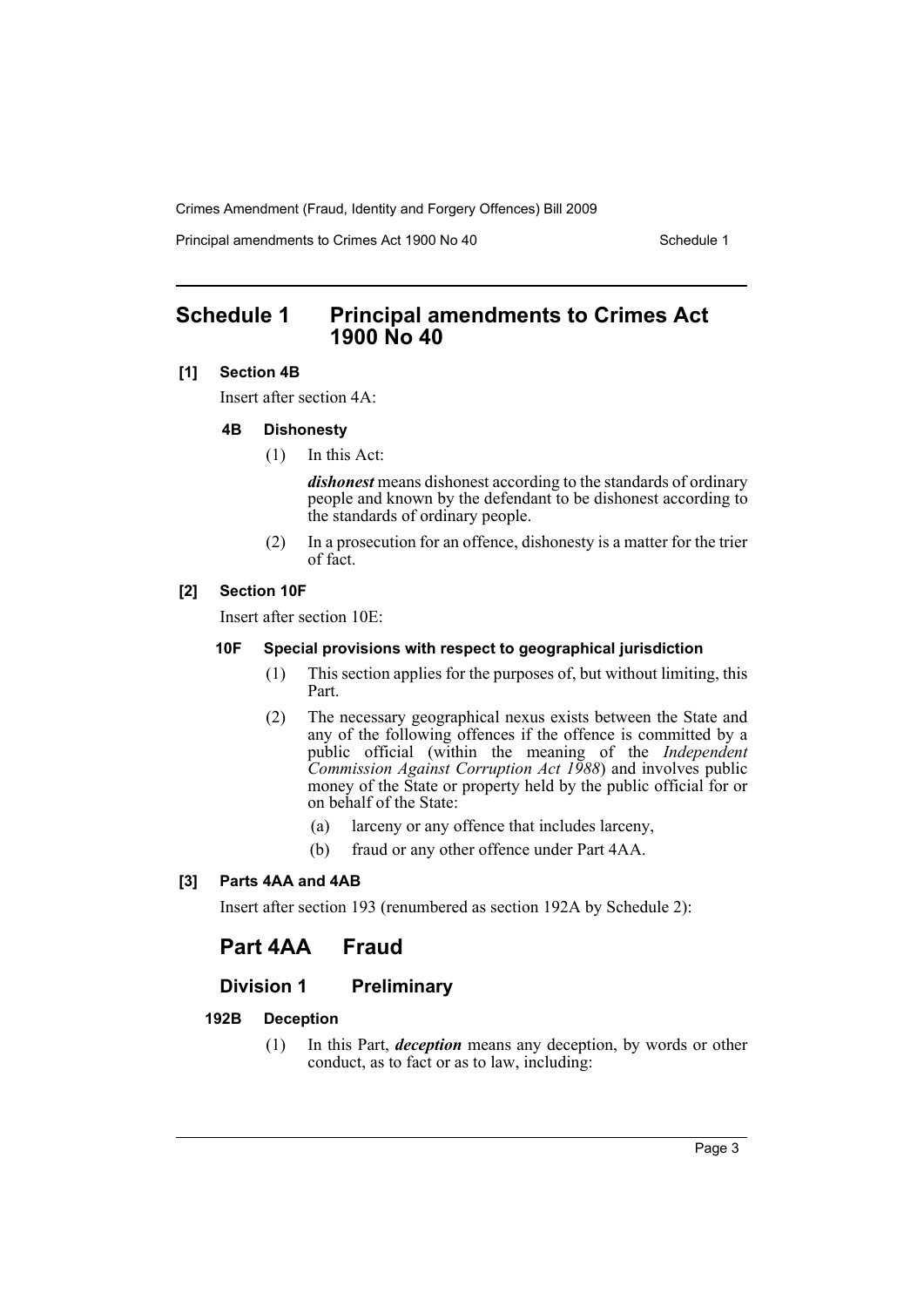- (a) a deception as to the intentions of the person using the deception or any other person, or
- (b) conduct by a person that causes a computer, a machine or any electronic device to make a response that the person is not authorised to cause it to make.
- (2) A person does not commit an offence under this Part by a deception unless the deception was intentional or reckless.

#### **192C Obtaining property belonging to another**

- (1) For the purposes of this Part, a person *obtains property* if:
	- (a) the person obtains ownership, possession or control of the property for himself or herself or for another person, or
	- (b) the person enables ownership, possession or control of the property to be retained by himself or herself or by another person, or
	- (c) the person induces a third person to do something that results in the person or another person obtaining or retaining ownership, possession or control of the property.
- (2) A person does not commit an offence under this Part by obtaining or intending to obtain property belonging to another unless the person intends to permanently deprive the other of the property.
- (3) For the purposes of this Part, *property belongs* to a person if:
	- (a) the person has possession or control of the property, or
	- (b) the person has a proprietary right or interest in the property (not being an equitable interest arising only from an agreement to transfer or grant an interest or from a constructive trust).

If property is subject to a trust, the persons to whom it belongs include any person having a right to enforce the trust.

- (4) A person obtaining property belonging to another without meaning the other permanently to lose the thing itself has, nevertheless, the intention of permanently depriving the other of it if the person's intention is to treat the thing as his or her own to dispose of regardless of the other's rights. A borrowing or lending of the property may amount to so treating it if, but only if, the borrowing or lending is for a period and in circumstances making it equivalent to an outright taking or disposal.
- (5) Without limiting the generality of subsection (4), if:
	- (a) a person has possession or control (lawfully or not) of property belonging to another, and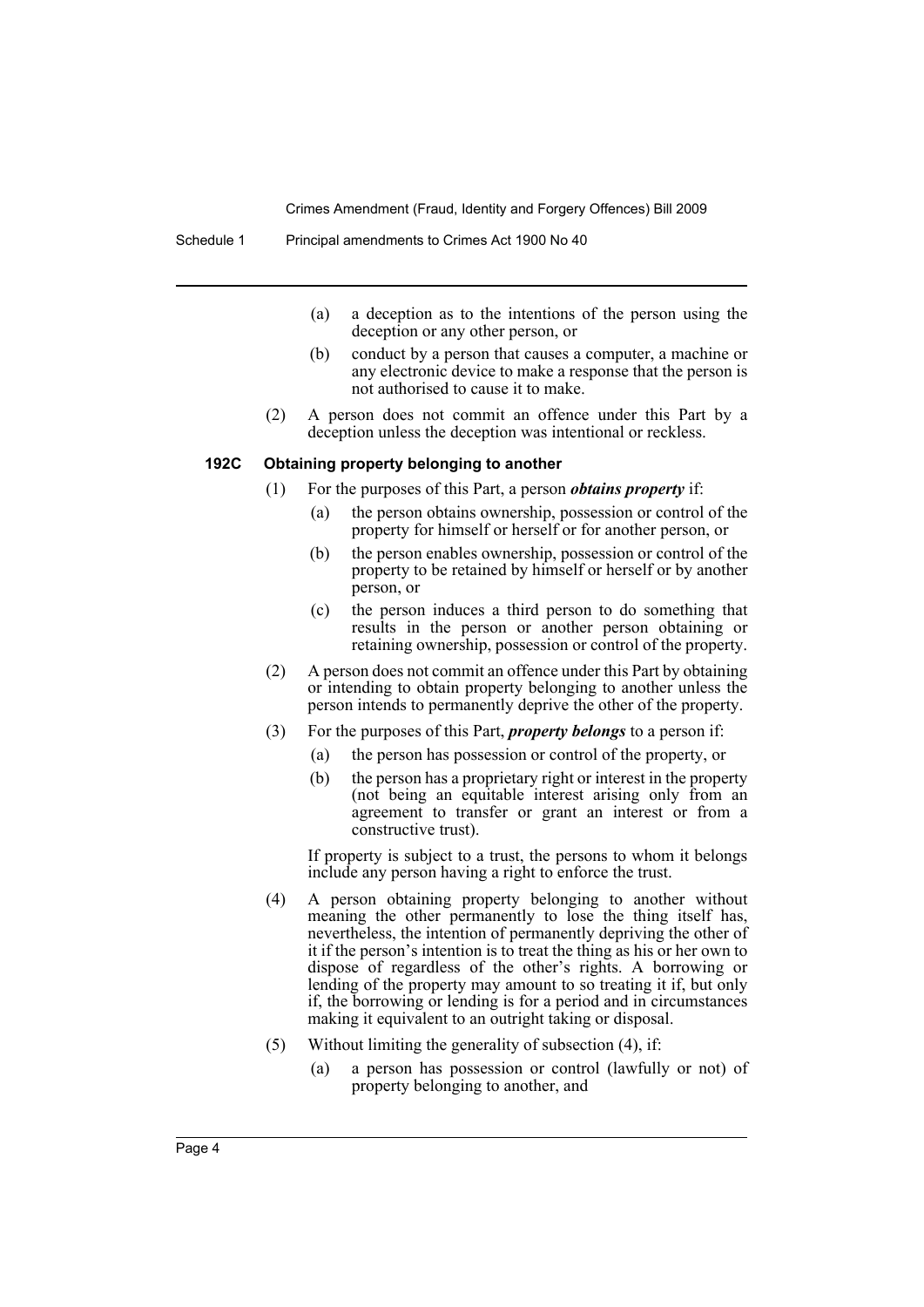Principal amendments to Crimes Act 1900 No 40 Schedule 1

- (b) the person parts with the property under a condition as to its return that the person may not be able to perform, and
- (c) the parting is done for the purposes of his or her own and without the other's authority,

the parting amounts to treating the property as his or her own to dispose of regardless of the other's rights.

### **192D Obtaining financial advantage or causing financial disadvantage**

- (1) In this Part, *obtain* a financial advantage includes:
	- (a) obtain a financial advantage for oneself or for another person, and
	- (b) induce a third person to do something that results in oneself or another person obtaining a financial advantage, and
	- (c) keep a financial advantage that one has,

whether the financial advantage is permanent or temporary.

- (2) In this Part, *cause* a financial disadvantage means:
	- (a) cause a financial disadvantage to another person, or
	- (b) induce a third person to do something that results in another person suffering a financial disadvantage,

whether the financial disadvantage is permanent or temporary.

### **Division 2 Fraud and related offences**

### **192E Fraud**

- (1) A person who, by any deception, dishonestly:
	- (a) obtains property belonging to another, or
	- (b) obtains any financial advantage or causes any financial disadvantage,

is guilty of the offence of fraud.

Maximum penalty: Imprisonment for 10 years.

- (2) A person's obtaining of property belonging to another may be dishonest even if the person is willing to pay for the property.
- (3) A person may be convicted of the offence of fraud involving all or any part of a general deficiency in money or other property even though the deficiency is made up of any number of particular sums of money or items of other property that were obtained over a period of time.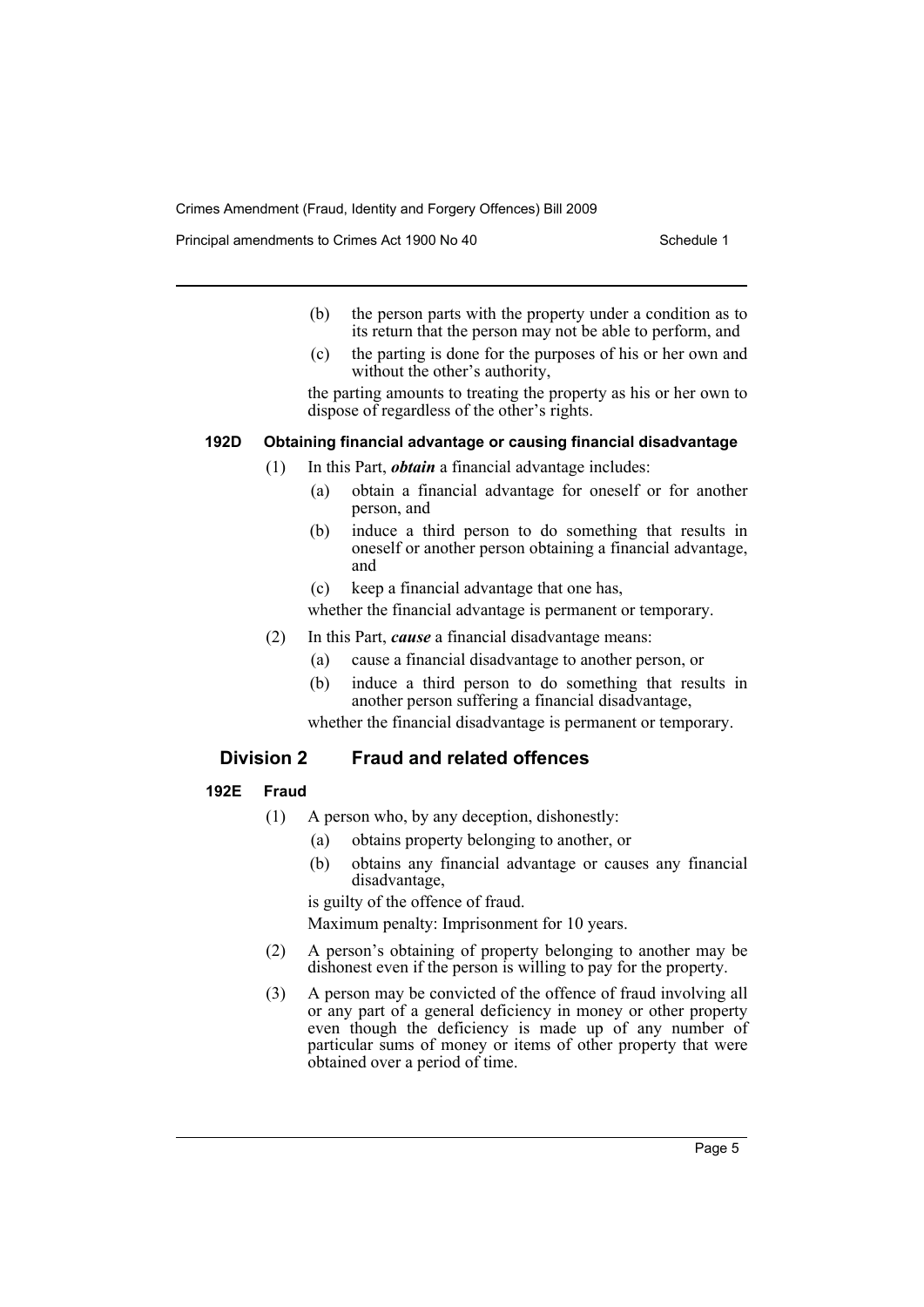#### Schedule 1 Principal amendments to Crimes Act 1900 No 40

(4) A conviction for the offence of fraud is an alternative verdict to a charge for the offence of larceny, or any offence that includes larceny, and a conviction for the offence of larceny, or any offence that includes larceny, is an alternative verdict to a charge for the offence of fraud.

#### **192F Intention to defraud by destroying or concealing accounting records**

- (1) A person who dishonestly destroys or conceals any accounting record with the intention of:
	- (a) obtaining property belonging to another, or
	- (b) obtaining a financial advantage or causing a financial disadvantage,
	- is guilty of an offence.

Maximum penalty: Imprisonment for 5 years.

(2) In this section, *destroy* includes obliterate.

### **192G Intention to defraud by false or misleading statement**

A person who dishonestly makes or publishes, or concurs in making or publishing, any statement (whether or not in writing) that is false or misleading in a material particular with the intention of:

- (a) obtaining property belonging to another, or
- (b) obtaining a financial advantage or causing a financial disadvantage,

is guilty of an offence.

Maximum penalty: Imprisonment for 5 years.

#### **192H Intention to deceive members or creditors by false or misleading statement of officer of organisation**

(1) An officer of an organisation who, with the intention of deceiving members or creditors of the organisation about its affairs, dishonestly makes or publishes, or concurs in making or publishing, a statement (whether or not in writing) that to his or her knowledge is or may be false or misleading in a material particular is guilty of an offence.

Maximum penalty: Imprisonment for 7 years.

(2) In this section: *creditor* of an organisation includes a person who has entered into a security for the benefit of the organisation.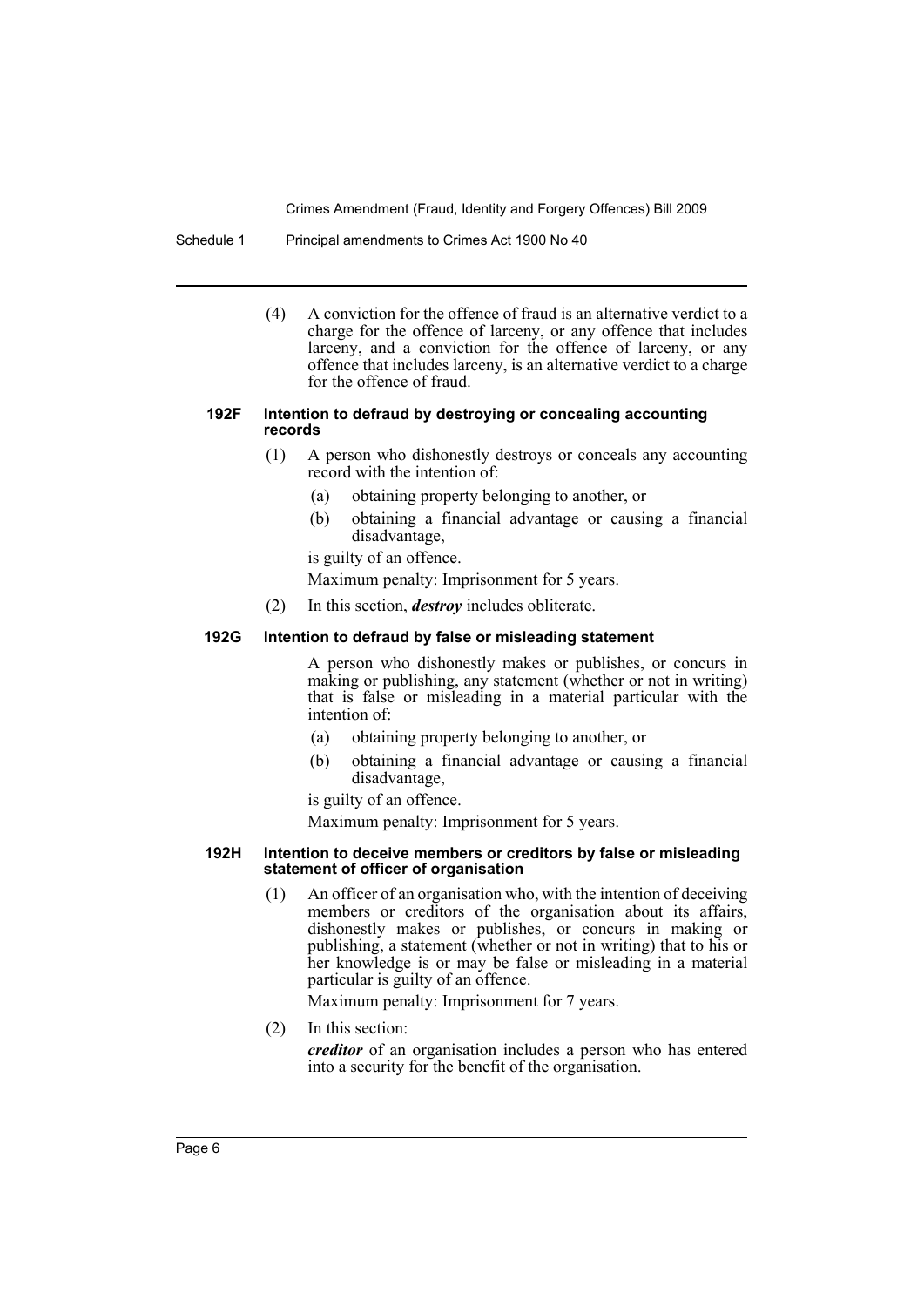Principal amendments to Crimes Act 1900 No 40 Schedule 1

*officer* of an organisation includes any member of the organisation who is concerned in its management and any person purporting to act as an officer of the organisation.

*organisation* means any body corporate or unincorporated association.

# **Part 4AB Identity offences**

### **192I Definitions**

In this Part:

*deal* in identification information includes make, supply or use any such information.

*identification information* means information relating to a person (whether living or dead, real or fictitious, or an individual or body corporate) that is capable of being used (whether alone or in conjunction with other information) to identify or purportedly identify the person, and includes the following:

- (a) a name or address,
- (b) a date or place of birth, marital status, relative's identity or similar information,
- (c) a driver licence or driver licence number,
- (d) a passport or passport number,
- (e) biometric data,
- (f) a voice print,
- (g) a credit or debit card, its number or data stored or encrypted on it,
- (h) a financial account number, user name or password,
- (i) a digital signature,
- (j) a series of numbers or letters (or both) intended for use as a means of personal identification,
- (k) an ABN.

### **192J Dealing with identification information**

A person who deals in identification information with the intention of committing, or of facilitating the commission of, an indictable offence is guilty of an offence.

Maximum penalty: Imprisonment for 10 years.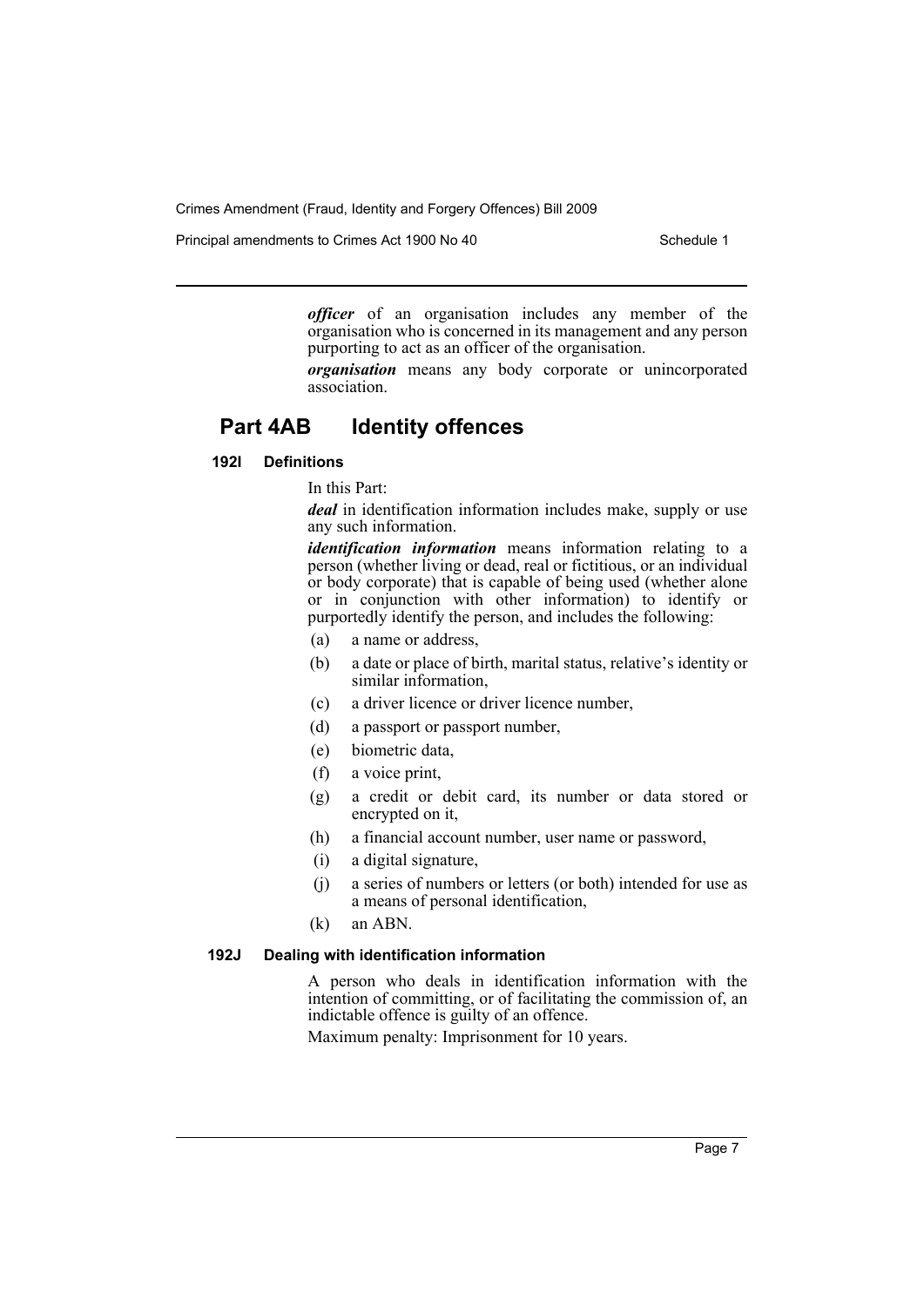Schedule 1 Principal amendments to Crimes Act 1900 No 40

#### **192K Possession of identification information**

A person who possesses identification information with the intention of committing, or of facilitating the commission of, an indictable offence is guilty of an offence.

Maximum penalty: Imprisonment for 7 years.

#### **192L Possession of equipment etc to make identification documents or things**

A person who:

- (a) possesses any equipment, material or other thing that is capable of being used to make a document or other thing containing identification information, and
- (b) intends that the document or other thing made will be used to commit, or to facilitate the commission of, an indictable offence,

is guilty of an offence.

Maximum penalty: Imprisonment for 3 years.

#### **192M Miscellaneous provisions**

- (1) This Part does not apply to dealing in a person's own identification information.
- (2) It is not an offence to attempt to commit an offence against this Part.
- (3) This Part applies to a person who intends to commit an indictable offence even if committing the offence concerned is impossible or the offence concerned is to be committed at a later time.
- (4) Section 309A of the *Criminal Procedure Act 1986* enables a victim of an offence against this Part to obtain a certificate from a court that such an offence has been committed to assist with problems the offence has caused in relation to the victim's personal or business affairs.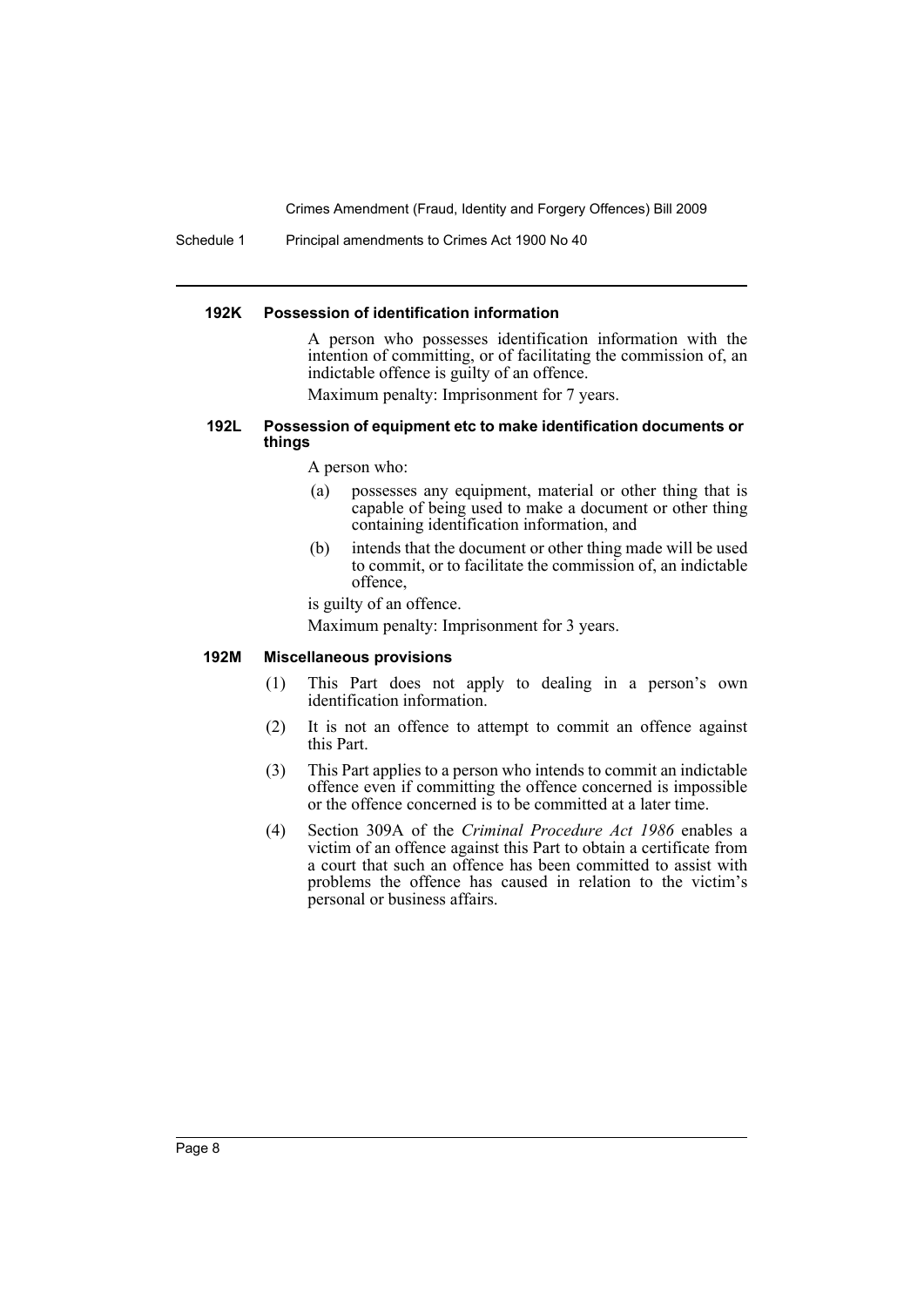Principal amendments to Crimes Act 1900 No 40 Schedule 1

### **[4] Part 5**

Omit the Part (except Division 3 which becomes Part 5A by the operation of Schedule  $2$  [22]).

Insert instead:

### **Part 5 Forgery**

### **Division 1 Preliminary**

#### **250 False document—meaning**

- (1) For the purposes of this Part, a document is *false* if, and only if, the document (or any part of the document) purports:
	- (a) to have been made in the form in which it is made by a person who did not in fact make it in that form, or
	- (b) to have been made in the form in which it is made on the authority of a person who did not in fact authorise its making in that form, or
	- (c) to have been made in the terms in which it is made by a person who did not in fact make it in those terms, or
	- (d) to have been made in the terms in which it is made on the authority of a person who did not in fact authorise its making in those terms, or
	- (e) to have been altered in any respect by a person who did not in fact alter it in that respect, or
	- (f) to have been altered in any respect on the authority of a person who did not in fact authorise its alteration in that respect, or
	- (g) to have been made or altered on a date on which, or at a place at which, or otherwise in circumstances in which, it was not in fact made or altered, or
	- (h) to have been made or altered by, or on the authority of, a person who did not in fact exist.
- (2) For the purposes of this Part, a person is to be treated as *making a false document* if the person alters a document so as to make it false within the meaning of this section (whether or not it is false in some other respect apart from that alteration).
- (3) For the purpose of the application of this section, a document that purports to be a true copy of another document is to be treated as if it were the original document.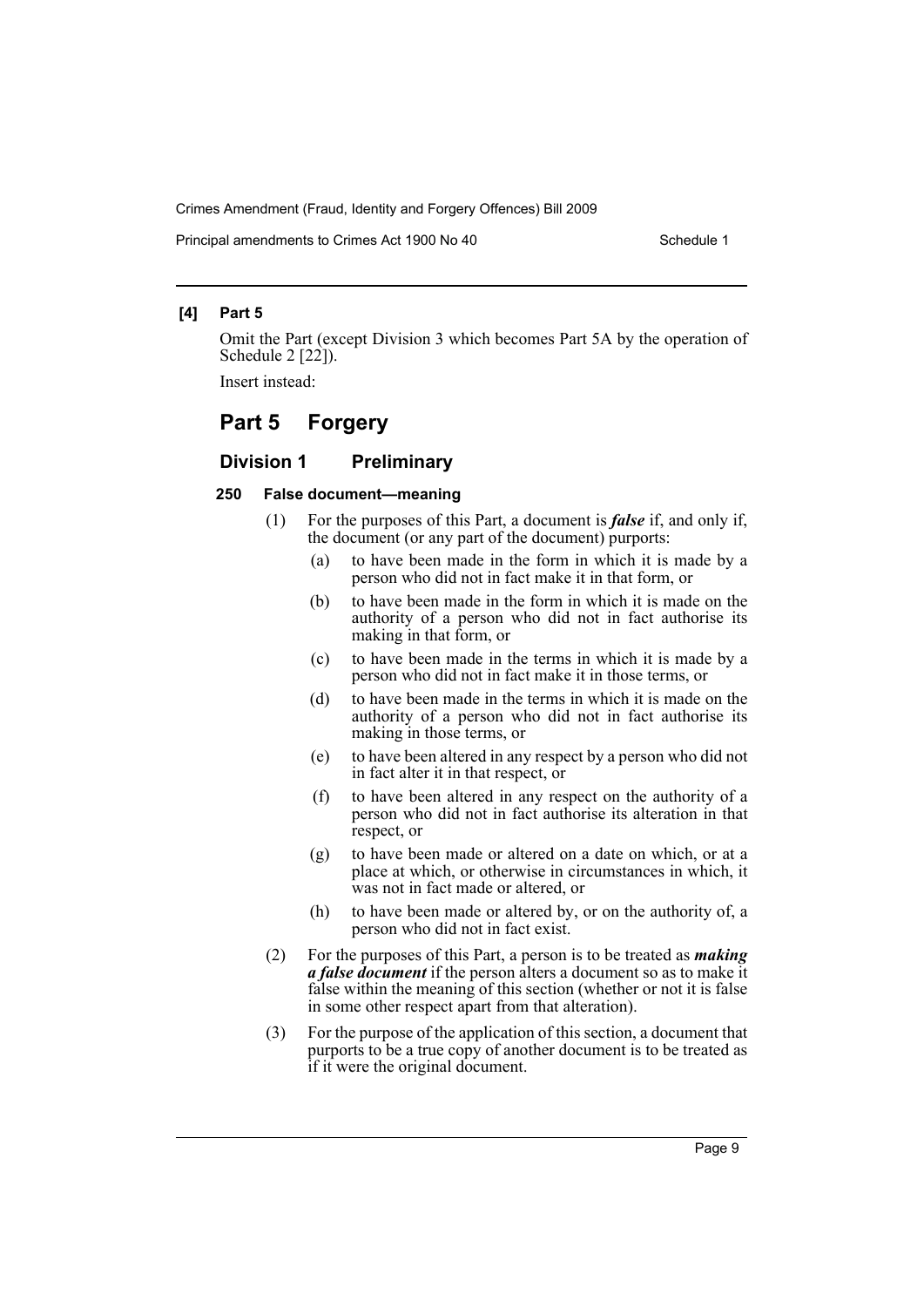Schedule 1 Principal amendments to Crimes Act 1900 No 40

### **251 Inducing acceptance of false document**

- (1) In this Part, a reference to inducing a person to accept a false document as genuine includes a reference to causing a machine to respond to the document as if it were a genuine document.
- (2) If it is necessary for the purposes of this Part to prove an intent to induce some person to accept a false document as genuine, it is not necessary to prove that the accused intended so to induce a particular person.

#### **252 Interpretative provisions relating to obtaining property, financial advantage and financial disadvantage**

The following provisions of Part 4AA (Fraud) also apply to this Part:

- (a) section 192C (Obtaining property belonging to another),
- (b) section 192D (Obtaining financial advantage or causing financial disadvantage).

### **Division 2 Forgery**

### **253 Forgery—making false document**

A person who makes a false document with the intention that the person or another will use it:

- (a) to induce some person to accept it as genuine, and
- (b) because of its being accepted as genuine:
	- (i) to obtain any property belonging to another, or
	- (ii) to obtain any financial advantage or cause any financial disadvantage, or
	- (iii) to influence the exercise of a public duty,

is guilty of the offence of forgery.

Maximum penalty: Imprisonment for 10 years.

### **Division 3 Offences related to forgery**

### **254 Using false document**

A person who uses a false document, knowing that it is false, with the intention of:

- (a) inducing some person to accept it as genuine, and
- (b) because of its being accepted as genuine:
	- (i) obtaining any property belonging to another, or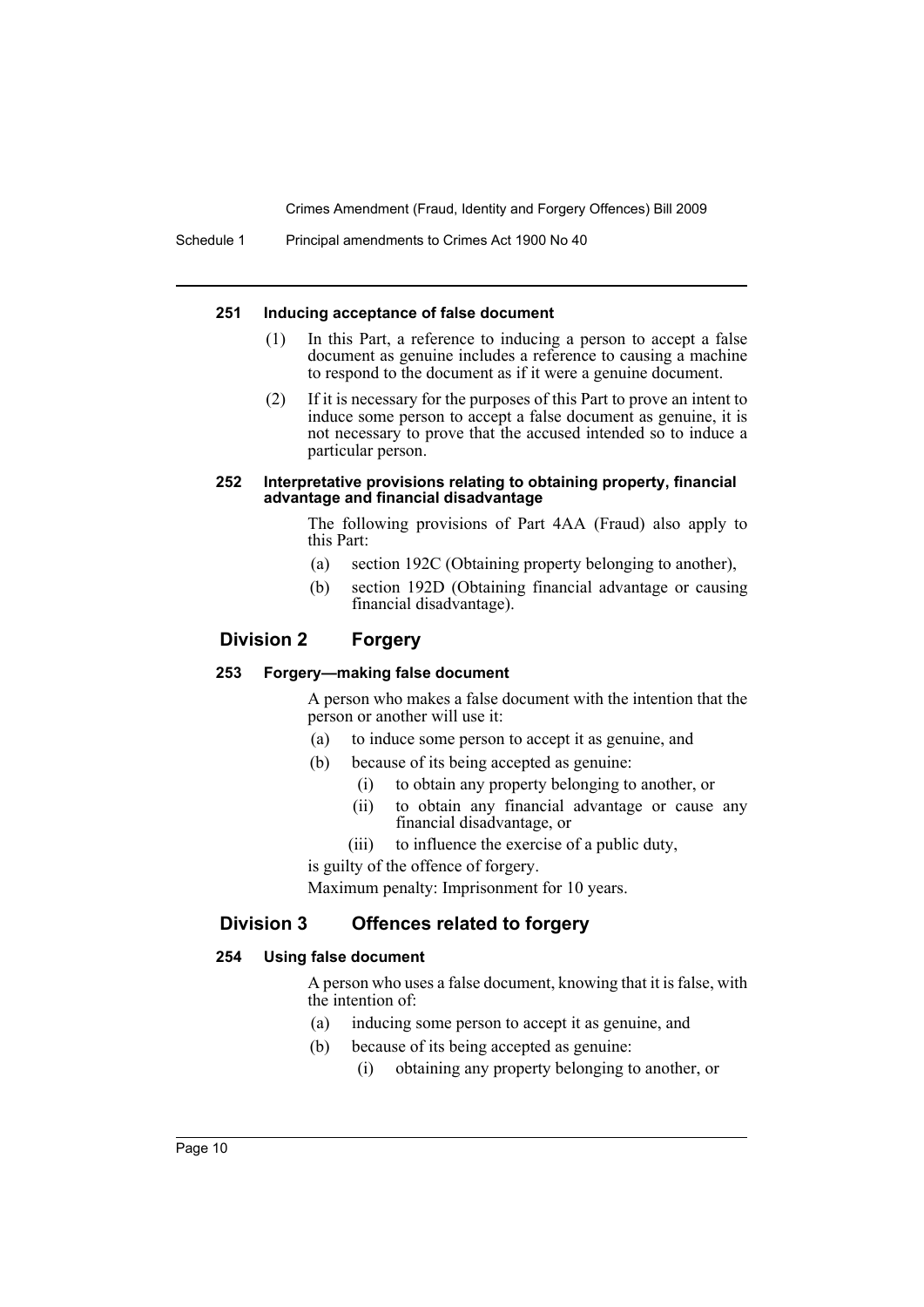Principal amendments to Crimes Act 1900 No 40 Schedule 1

(ii) obtaining any financial advantage or causing any financial disadvantage, or

(iii) influencing the exercise of a public duty,

is guilty of an offence.

Maximum penalty: Imprisonment for 10 years.

### **255 Possession of false document**

A person who has in his or her possession a false document, knowing that it is false, with the intention that the person or another will use it:

- (a) to induce some person to accept it as genuine, and
- (b) because of its being accepted as genuine:
	- (i) to obtain any property belonging to another, or
	- (ii) to obtain any financial advantage or cause any financial disadvantage, or
	- (iii) to influence the exercise of a public duty,

is guilty of an offence.

Maximum penalty: Imprisonment for 10 years.

### **256 Making or possession of equipment etc for making false documents**

- (1) A person who makes, or has in his or her possession, any equipment, material or other thing designed or adapted for the making of a false document:
	- (a) knowing that it is so designed or adapted, and
	- (b) with the intention that the person or another person will use the equipment, material or other thing to commit the offence of forgery,

is guilty of an offence.

Maximum penalty: Imprisonment for 10 years.

(2) A person who, without reasonable excuse, makes or has in his or her possession any equipment, material or other thing designed or adapted for the making of a false document, knowing that it is so designed or adapted, is guilty of an offence.

Maximum penalty: Imprisonment for 3 years.

(3) A person who possesses any equipment, material or other thing that is capable of being used to make a false document, with the intention that the person or another person will use the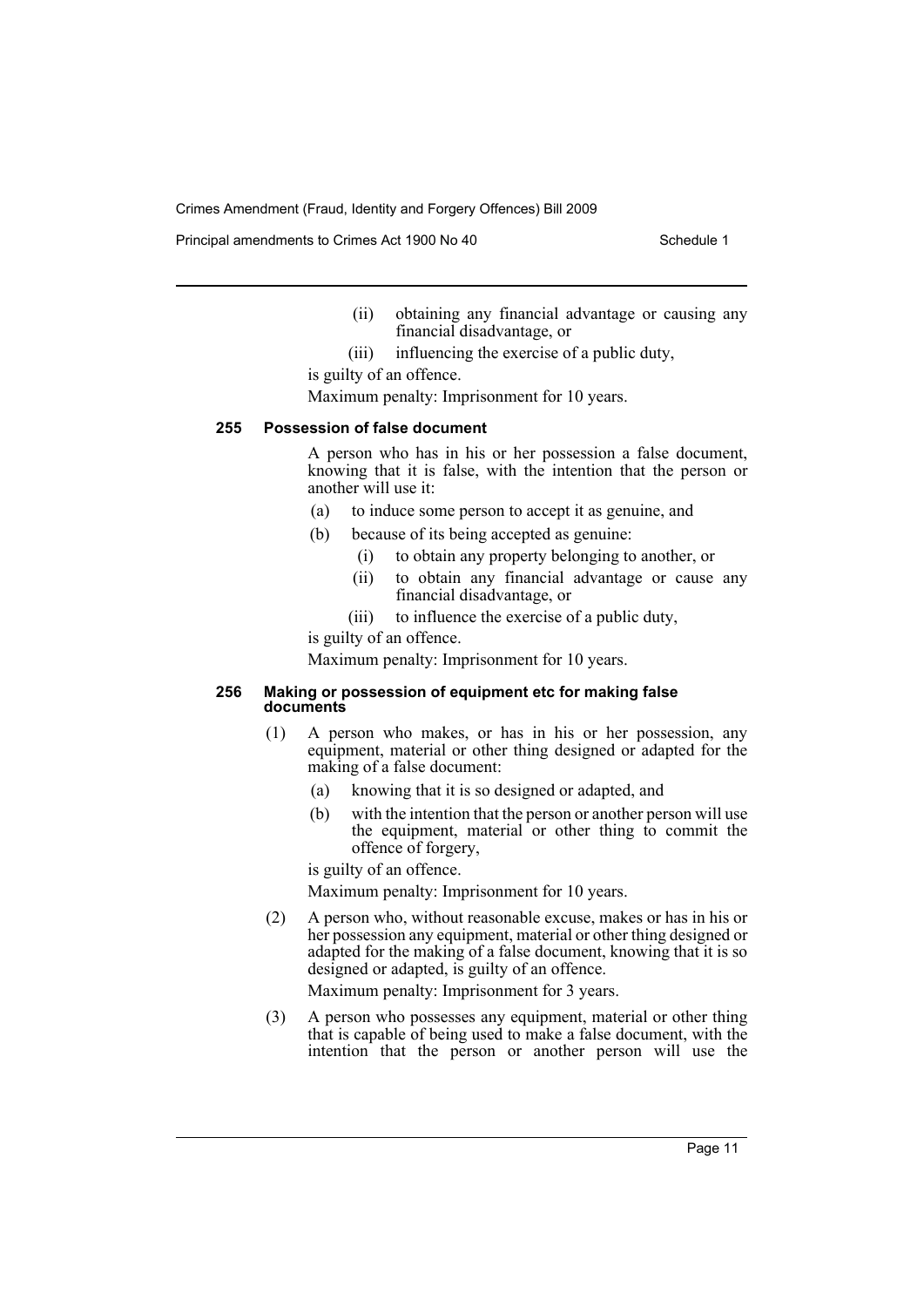Schedule 1 Principal amendments to Crimes Act 1900 No 40

equipment, material or other thing to commit the offence of forgery, is guilty of an offence.

Maximum penalty: Imprisonment for 3 years.

- (4) This section applies in respect of any equipment, material or other thing that is designed or adapted for the purpose of making a false document whether or not it is also designed or adapted for another purpose.
- (5) This section applies to a person who intends to commit an offence even if committing the offence concerned is impossible or the offence concerned is to be committed at a later time.
- (6) It is not an offence to attempt to commit an offence against this section.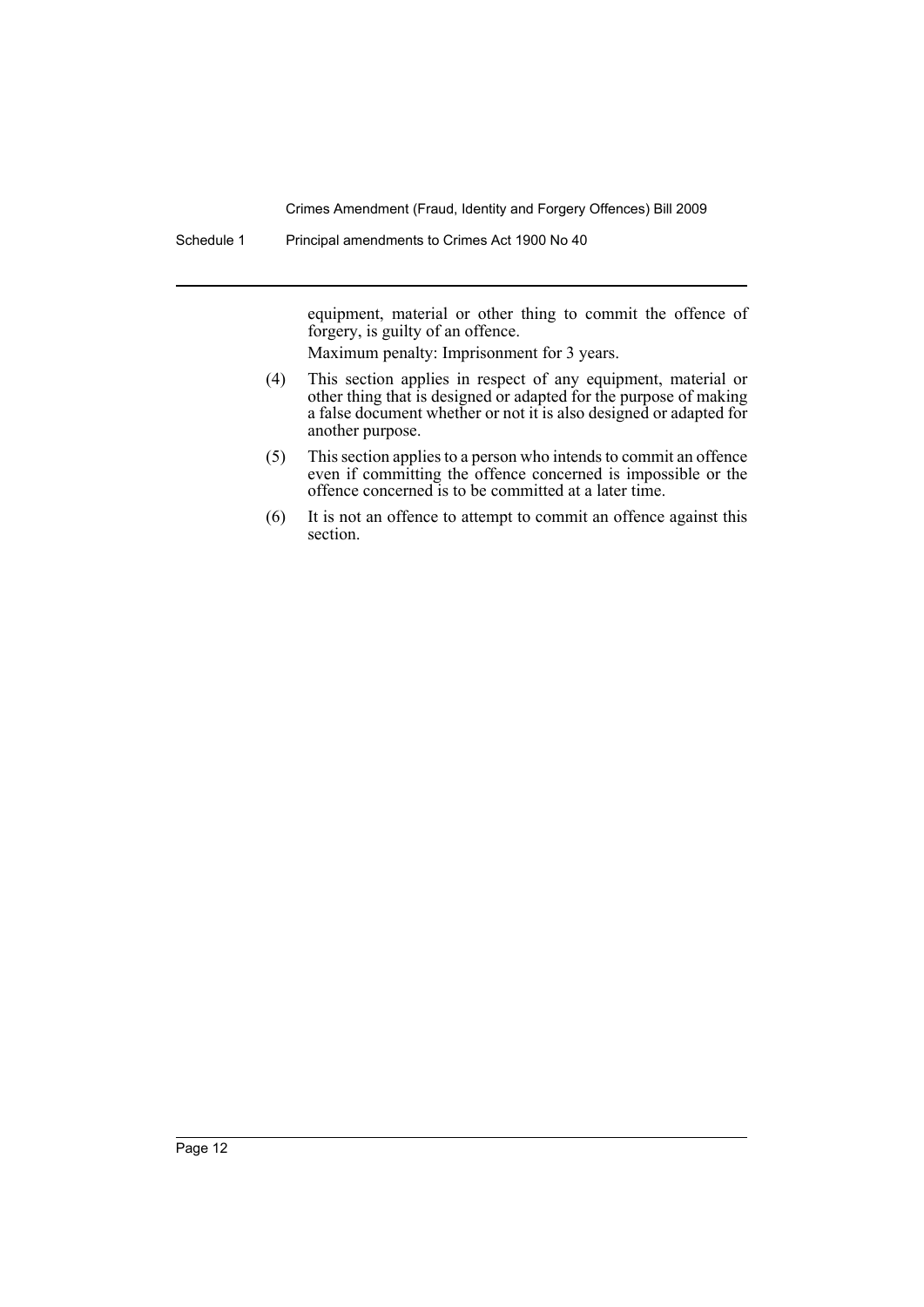Consequential and other amendments to Crimes Act 1900 No 40 Schedule 2

# <span id="page-14-0"></span>**Schedule 2 Consequential and other amendments to Crimes Act 1900 No 40**

**[1] Section 61J (3)**

Omit "Subdivision 4 of Division 1". Insert instead "Division 4".

**[2] Part 4, heading** Omit the heading. Insert instead:

# **Part 4 Stealing and similar offences**

- **[3] Part 4, Division 1, heading** Omit the heading.
- **[4] Part 4, Division 1, Subdivisions 1–6 and 16, headings** Omit "**Subdivision**" wherever occurring. Insert instead "**Division**".

# **[5] Sections 154E, 188 (2), 203A and 203D** Omit "Subdivision" wherever occurring.

Insert instead "Division".

**[6] Section 158 Destruction, falsification of accounts etc by clerk or servant** Omit the section.

### **[7] Sections 164–178**

Omit the sections (and the Subdivision in which they are contained).

**[8] Section 178A**

Omit the section (and the Subdivision in which it is contained).

**[9] Section 178B**

Omit the section (and the Subdivision in which it is contained).

### **[10] Section 178BA**

Omit the section (and the Subdivision in which it is contained).

### **[11] Section 178BB**

Omit the section (and the Subdivision in which it is contained).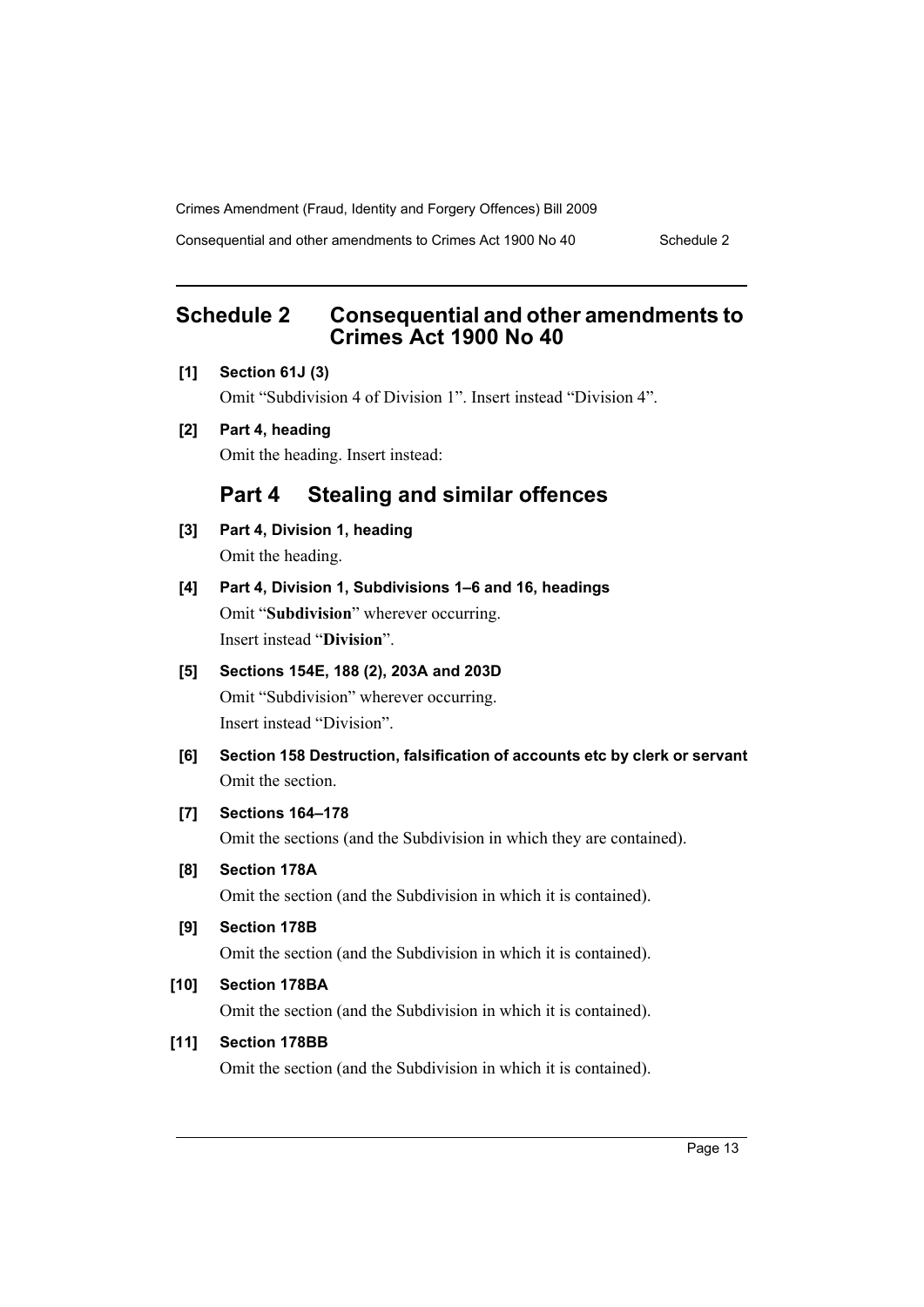Schedule 2 Consequential and other amendments to Crimes Act 1900 No 40

### **[12] Section 178C**

Omit the section (and the Subdivision in which it is contained).

### **[13] Sections 179–185**

Omit the sections (and the Subdivision in which they are contained).

### **[14] Section 185A**

Omit the section (and the Subdivision in which it is contained).

**[15] Section 186**

Omit the section (and the Subdivision in which it is contained).

### **[16] Section 193**

Renumber the section as section 192A.

**[17] Part 4, Division 1A, heading**

Omit the heading. Insert instead:

# **Part 4AC Money laundering**

- **[18] Sections 193A, 193F, 193G and 194** Omit "Division" wherever occurring. Insert instead "Part".
- **[19] Part 4, Division 2, heading** Omit the heading. Insert instead:

# **Part 4AD Criminal destruction and damage**

- **[20] Part 4AD (as renumbered by this Schedule), Subdivision headings** Omit "**Subdivision**" wherever occurring. Insert instead "**Division**".
- **[21] Part 4AA Offences relating to transport services** Omit the heading to the Part. Insert instead:

# **Part 4AE Offences relating to transport services**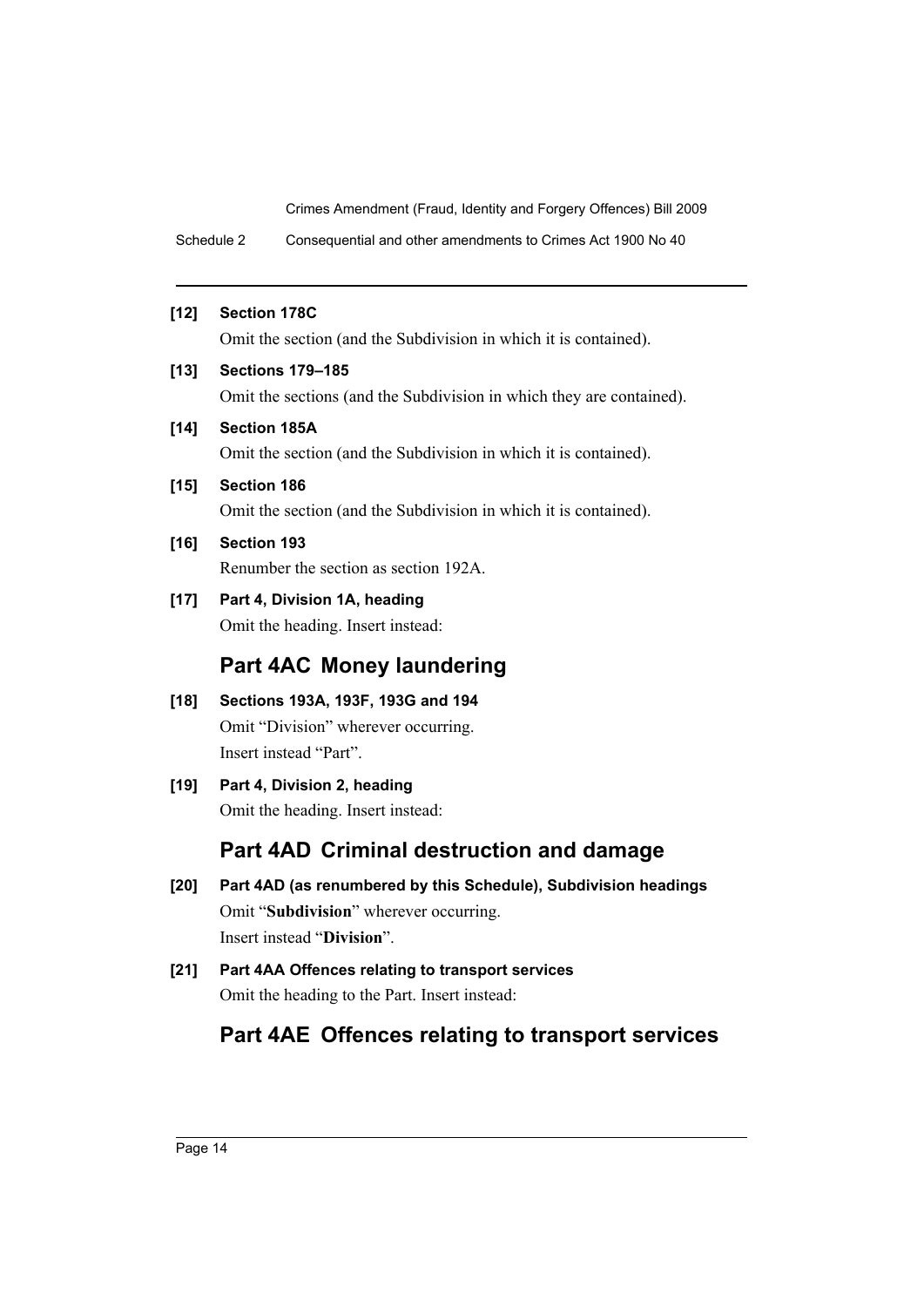Consequential and other amendments to Crimes Act 1900 No 40 Schedule 2

| $[22]$ | Part 5, Division 3 False and misleading information<br>Omit the heading. Insert instead:                                         |  |
|--------|----------------------------------------------------------------------------------------------------------------------------------|--|
|        | Part 5A False and misleading information                                                                                         |  |
| $[23]$ | <b>Section 318</b><br>Omit section 318 (4). Insert instead:<br>Section 250 applies to the interpretation of this section.<br>(4) |  |
| $[24]$ | Section 527 Fraudulently appropriating or retaining property<br>Omit the section.                                                |  |
| $[25]$ | Section 527A Obtaining money etc by wilfully false representation<br>Omit the section.                                           |  |
| $[26]$ | Section 527B Framing a false invoice<br>Omit the section.                                                                        |  |
| $[27]$ | <b>Section 527C (3)</b><br>Omit "Subdivision 5A of Division 1". Insert instead "Division 5A".                                    |  |
| $[28]$ | Section 528 Advertising reward for return of stolen property<br>Omit the section.                                                |  |
| $[29]$ | <b>Section 545A Bogus advertisements</b><br>Omit the section.                                                                    |  |
| [30]   | Section 547A False statement respecting births, deaths or marriages<br>Omit the section.                                         |  |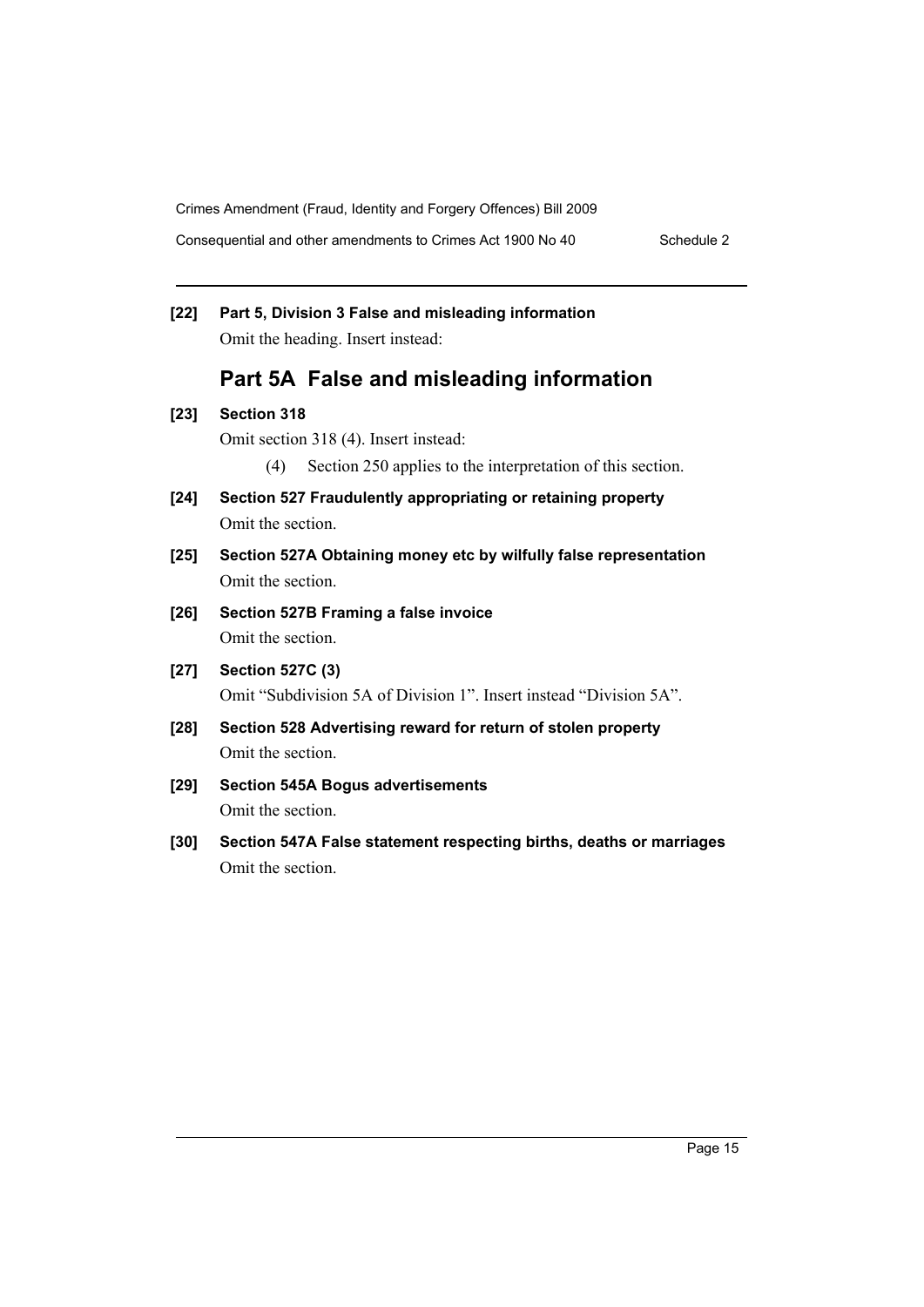### <span id="page-17-0"></span>**Schedule 3 Amendment of Criminal Procedure Act 1986 No 209**

### **[1] Section 273 Jurisdiction of Magistrates in offences arising under Part 4AD of Crimes Act 1900**

Omit "Division 2 of Part 4". Insert instead "Part 4AD".

#### **[2] Section 309A**

Insert after section 309:

### **309A Certificate may be issued to victim of identity crime**

- (1) The Local Court may issue a certificate under this section if satisfied, on the balance of probabilities, that:
	- (a) an identity offence has been committed, and
	- (b) the certificate may assist with problems the offence has caused in relation to the victim's personal or business affairs.
- (2) For the purposes of this section, the *victim* of an identity offence is any person whose identification information is the subject of the offence.
- (3) A certificate under this section is to:
	- (a) identify the victim of the offence, and
	- (b) describe the manner in which identification information relating to the victim was used to commit the offence.
- (4) The certificate may contain such other information as the Local Court considers appropriate.
- (5) The certificate is not to identify the perpetrator or any alleged perpetrator of the offence.
- (6) The Local Court may issue a certificate under this section whether or not:
	- (a) the perpetrator of the offence is identifiable, or
	- (b) any criminal proceedings have been or can be taken against a person in respect of the offence, or are pending.
- (7) The Local Court may issue a certificate under this section on the court's own initiative or on application by the victim of the offence.
- (8) The certificate is not admissible in any criminal proceedings in relation to the offence.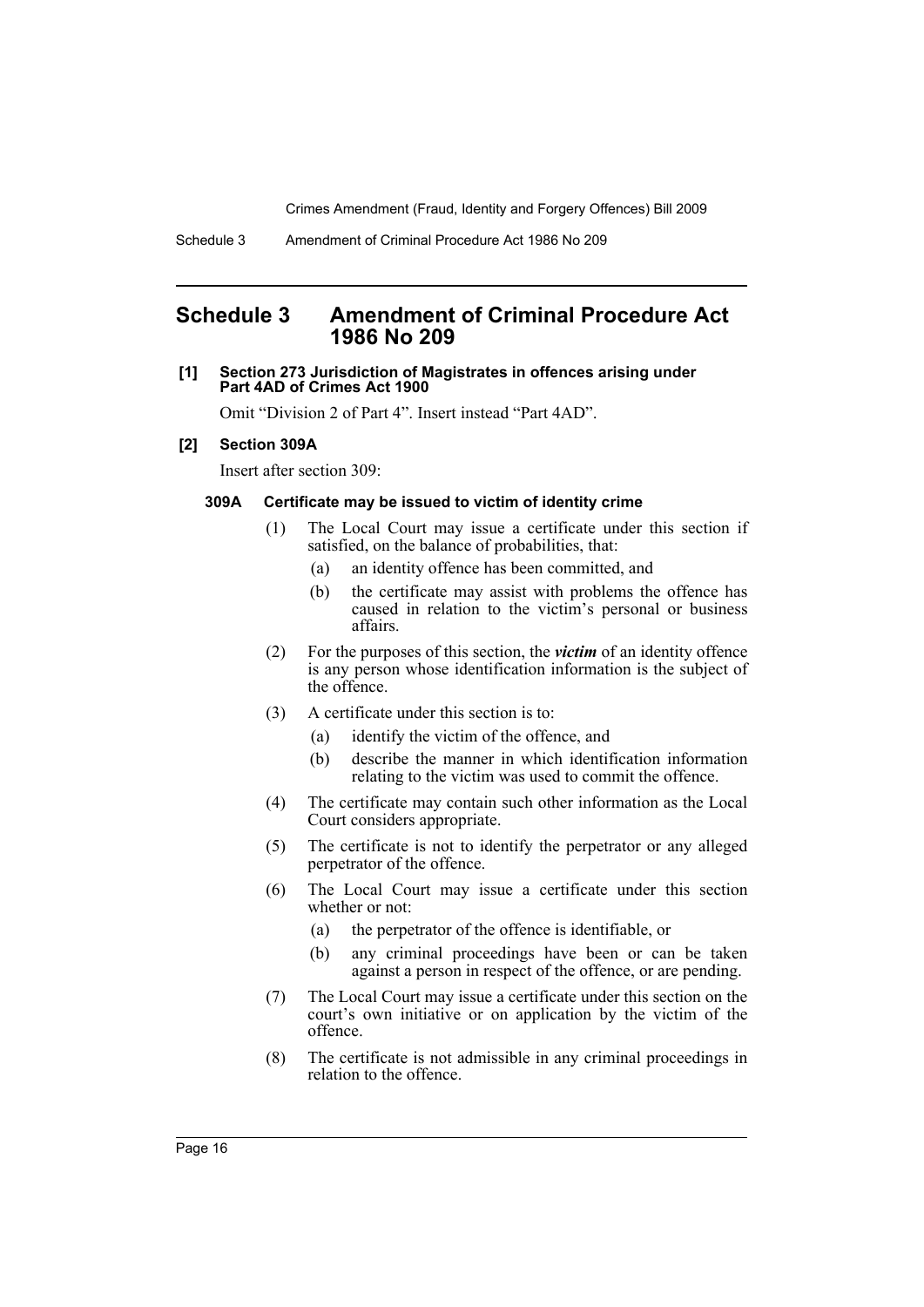Amendment of Criminal Procedure Act 1986 No 209 Schedule 3

- (9) The powers conferred by this section on the Local Court may also be exercised by the Supreme Court or the District Court during any proceedings before that Court for the alleged identity offence concerned or on the disposal of any such proceedings.
- (10) In this section:

*identification information* has the same meaning as it has in Part 4AB of the *Crimes Act 1900*.

*identity offence* means an offence against Part 4AB of the *Crimes Act 1900*.

### **[3] Schedule 1 Indictable offences triable summarily**

Insert after item 4 of Part 2 of Table 1:

### **4A Fraud and related offences**

An offence under Part 4AA of the *Crimes Act 1900*.

### **[4] Schedule 1**

Insert after item 10C of Part 3 of Table 1:

### **10D Identity offences**

An offence under Part 4AB of the *Crimes Act 1900* (other than under section 192L).

### **[5] Schedule 1**

Insert after item 12A of Part 3 of Table 1:

### **12B Forgery and related offences**

An offence under Part 5 of the *Crimes Act 1900* (other than under section 256 (2) or (3)).

### **[6] Schedule 1**

Insert after item 4 of Part 2 of Table 2:

### **4A Identity offences**

An offence under section 192L of the *Crimes Act 1900*.

### **4AA Offences related to forgery**

An offence under section 256 (2) or (3) of the *Crimes Act 1900*.